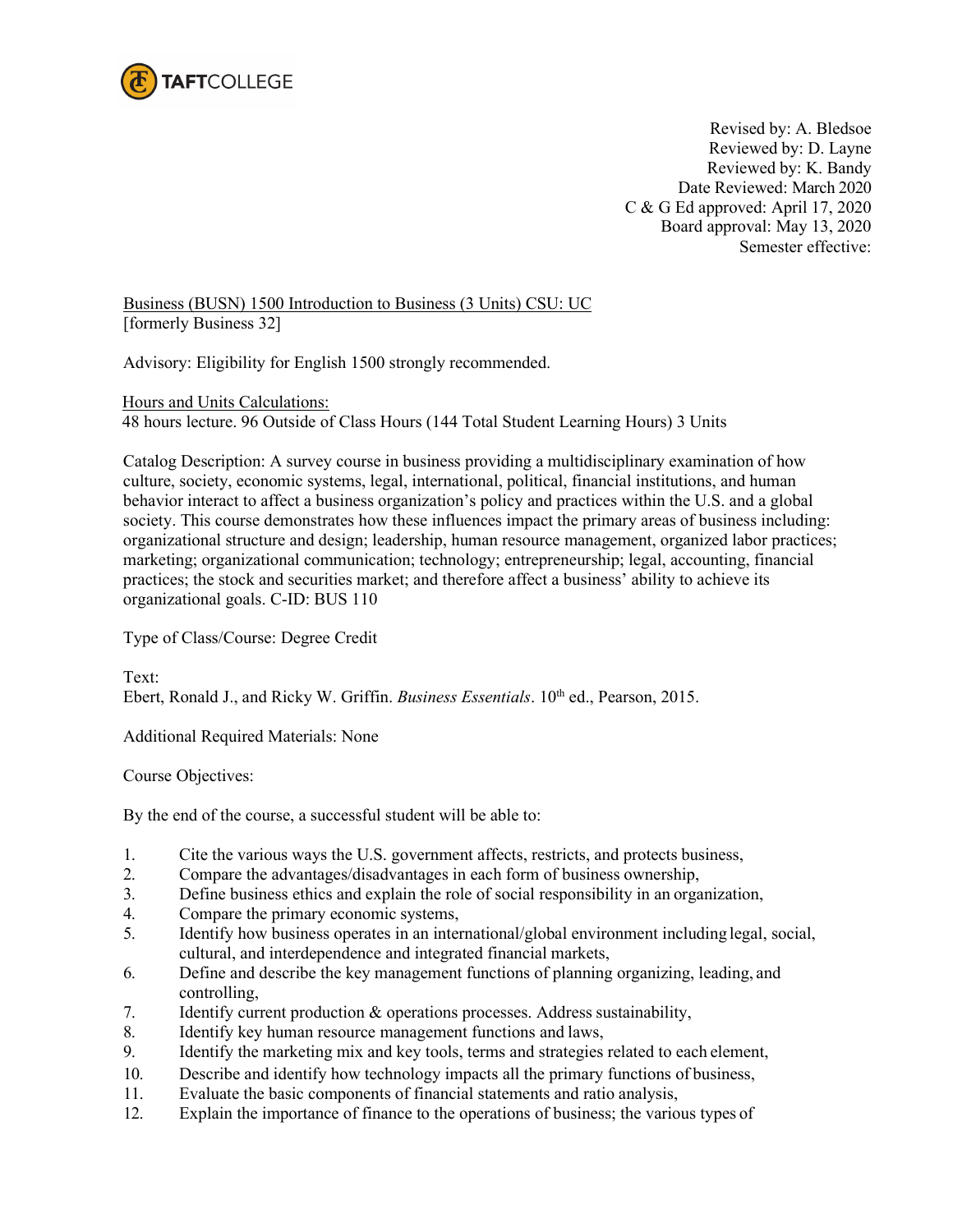

financing; and the process of internal and external financing and controls,

- 13. Identify securities markets including investment options, mechanisms of investing, and how to conduct basic analysis of business financial information,
- 14. Identify and describe the basics of business law including contracts, torts, intellectual property, and the American legal system, and
- 15. Summarize the components of risk management and basic insurance concepts.

Course Scope and Content:

| Unit I    | <b>Foundations of American Business</b><br>History and framework of business                                                                                                                                                                                                             |  |
|-----------|------------------------------------------------------------------------------------------------------------------------------------------------------------------------------------------------------------------------------------------------------------------------------------------|--|
| Unit II   | Forms of Business Enterprise<br>A. Compare advantages and disadvantages of each form of business ownership                                                                                                                                                                               |  |
| Unit III  | Ethical and Social Responsibilities of Business<br>A. Define business ethics and explain role of social responsibility in organizations                                                                                                                                                  |  |
| Unit IV   | <b>Economic Foundations</b><br>Compare primary economics systems<br>A.<br>Cite ways in which government affects, restricts, and protects businesses<br>В.                                                                                                                                |  |
| Unit V    | <b>International Business</b><br>C. Examine global competition and international economics<br>Identify international business operations across legal, social, cultural<br>D.<br>environments<br>Examine business operations in interdependent and integrated financial<br>Е.<br>markets |  |
| Unit VI   | Management, Leadership, and Motivation<br>Compare key management functions of planning, organizing, leading, and controlling<br>А.                                                                                                                                                       |  |
| Unit VII  | Production and Operations Management<br>Identify current production and operations processes<br>А.<br><b>B.</b><br>Examine sustainability issues                                                                                                                                         |  |
| Unit VIII | Human Resource Management<br>Compare key human resource functions<br>A.<br>Analyze critical law impacting human resources<br>В.                                                                                                                                                          |  |
| Unit IX   | Marketing and Consumer Behavior<br>Identify a marketing mix<br>А.<br><b>B.</b><br>Examine the key tools, terms, and strategies related to the mix elements                                                                                                                               |  |
| Unit X    | E-Business and Information Technology<br>Describe how technology impacts the primary functions of business<br>A.<br>Develop a process for using technology to manage a business<br>В.                                                                                                    |  |
| Unit XI   | Accounting<br>Evaluate the basic components of financial statements<br>А.                                                                                                                                                                                                                |  |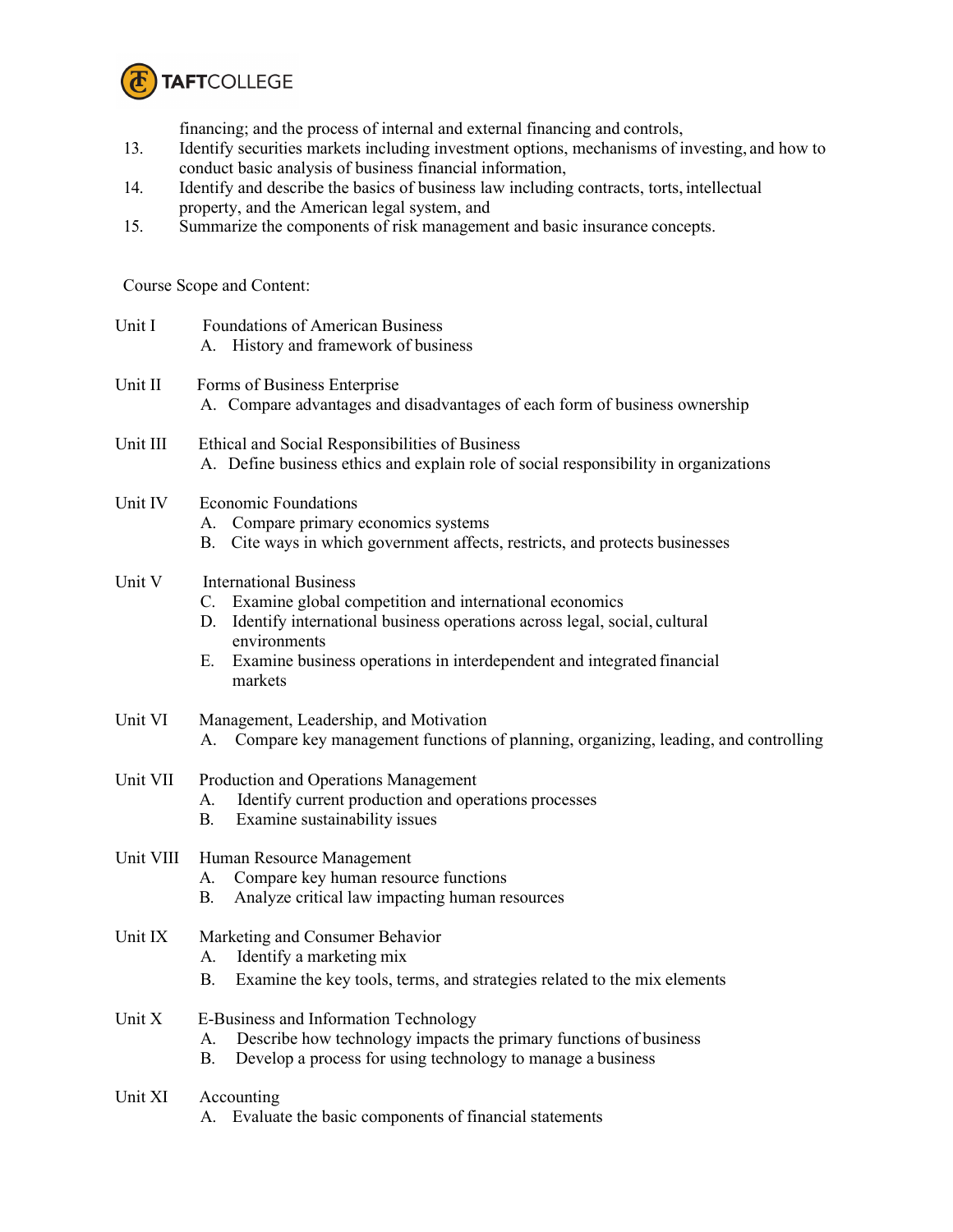

- B. Use ratio analysis to evaluate financial statements
- Unit XII Financial Management
	- A. Explore how finance is used in business operations including investing
	- B. Examine the processes involved in internal and external financing
	- C. Identify elements useful in controlling internal and external financial events
- Unit XIII Securities Markets and the Financial System
	- A. Identify securities markets including investment options and mechanisms of investing
	- B. How to conduct a basic analysis of business financial information
- Unit XIV Business Law A. Explain elements and uses of contracts, torts, and intellectual property
- Unit XV Risk Management and Insurance
	- A. Identify basic elements of insurance
	- B. Perform risk assessments found in common business environments

Learning Activities Required Outside of Class:

The students in this class will spend a minimum of 6 hours per week outside of the regular class time doing the following:

- 1. Studying class notes
- 2. Completing required reading
- 3. Developing theoretical concepts through projects
- 4. Constructing managerial models, cases, and scenarios

Methods of Instruction:

- 1. Lectures
- 2. Audiovisual presentations
- 3. Group explorations
- 4. Case study and scenario presentations and analysis
- 5. Demonstrations

## Methods of Evaluation:

- 1. Writing assignments including:
	- a. topic paper written under American Psychological Association (APA) style guide
	- b. chapter reviews
	- c. chapter critical analysis reflections
	- d. résumé and cover letter
- 2. Computational and non-computational problem-solving demonstrations including:
	- a. exams
	- b. quizzes
	- c. case study recommendations and solutions
	- d. formative assessments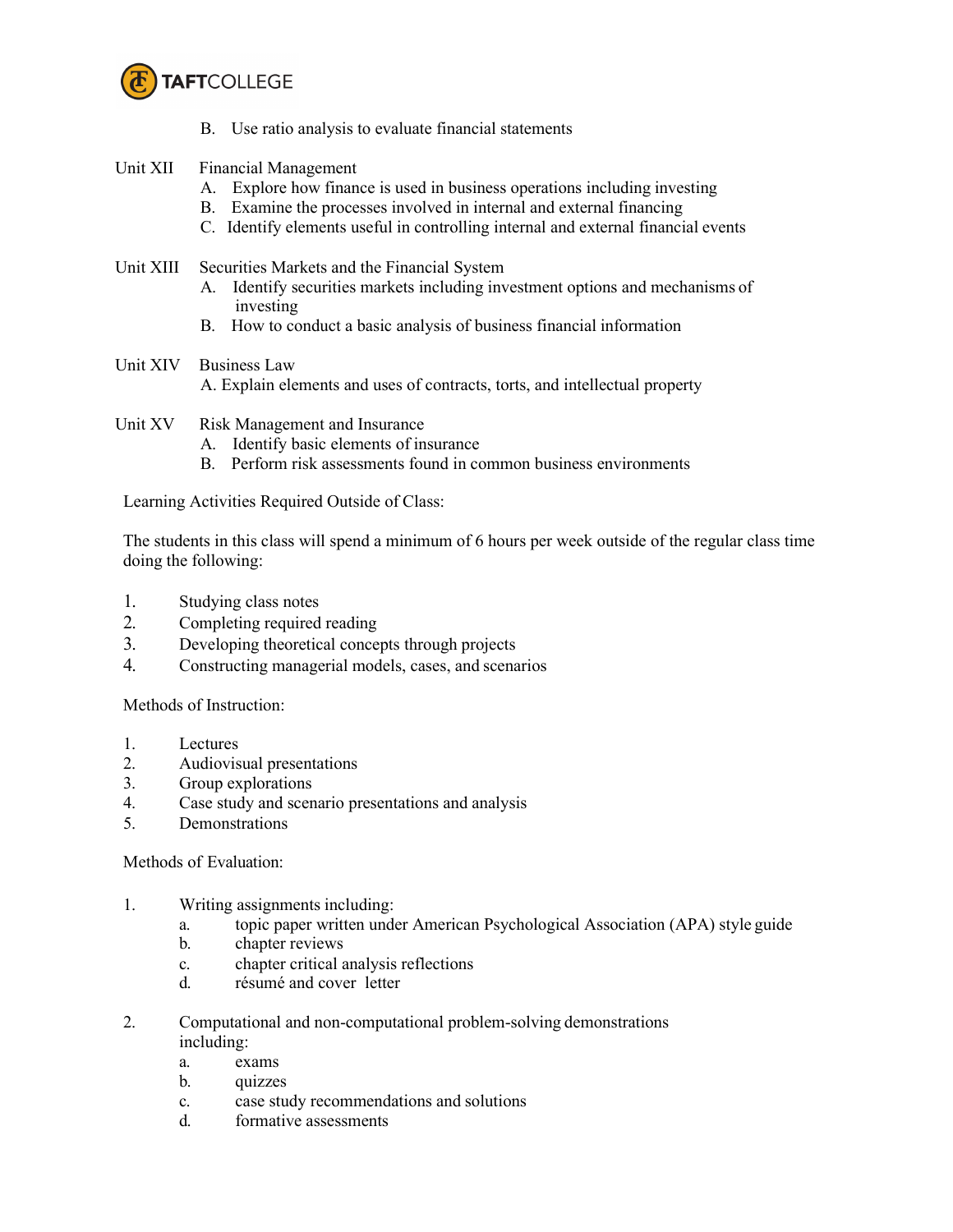

- 3. Other subjective examinations using combinations of
	- a. multiple choice questions
	- b. true and false questions
	- c. short answer questions
	- d. fill in the blank responses
- 4. Participation including:
	- a. role-playing and group activities
	- b. oral presentations and demonstrations
	- c. discussion responses
	- d. scenario reflections
- 5. Projects including:
	- a. multimedia presentations
	- b. business scenario responses
	- c. action plans
	- d. formal written reports
	- e. portfolios
	- f. community service projects
	- g. building and analyzing case studies

Supplemental Data:

| TOP Code:                   | 050500: Business Administration        |
|-----------------------------|----------------------------------------|
| <b>SAM Priority Code:</b>   | C: Clearly Occupational                |
| <b>Distance Education:</b>  | Online; Offline                        |
| Funding Agency:             | Y: Not Applicable(funds not used)      |
| Program Status:             | 1: Program Applicable                  |
| Noncredit Category:         | Y: Not Applicable, Credit Course       |
| Special Class Status:       | N: Course is not a special class       |
| <b>Basic Skills Status:</b> | N: Course is not a basic skills course |
| Prior to College Level:     | Y: Not applicable                      |